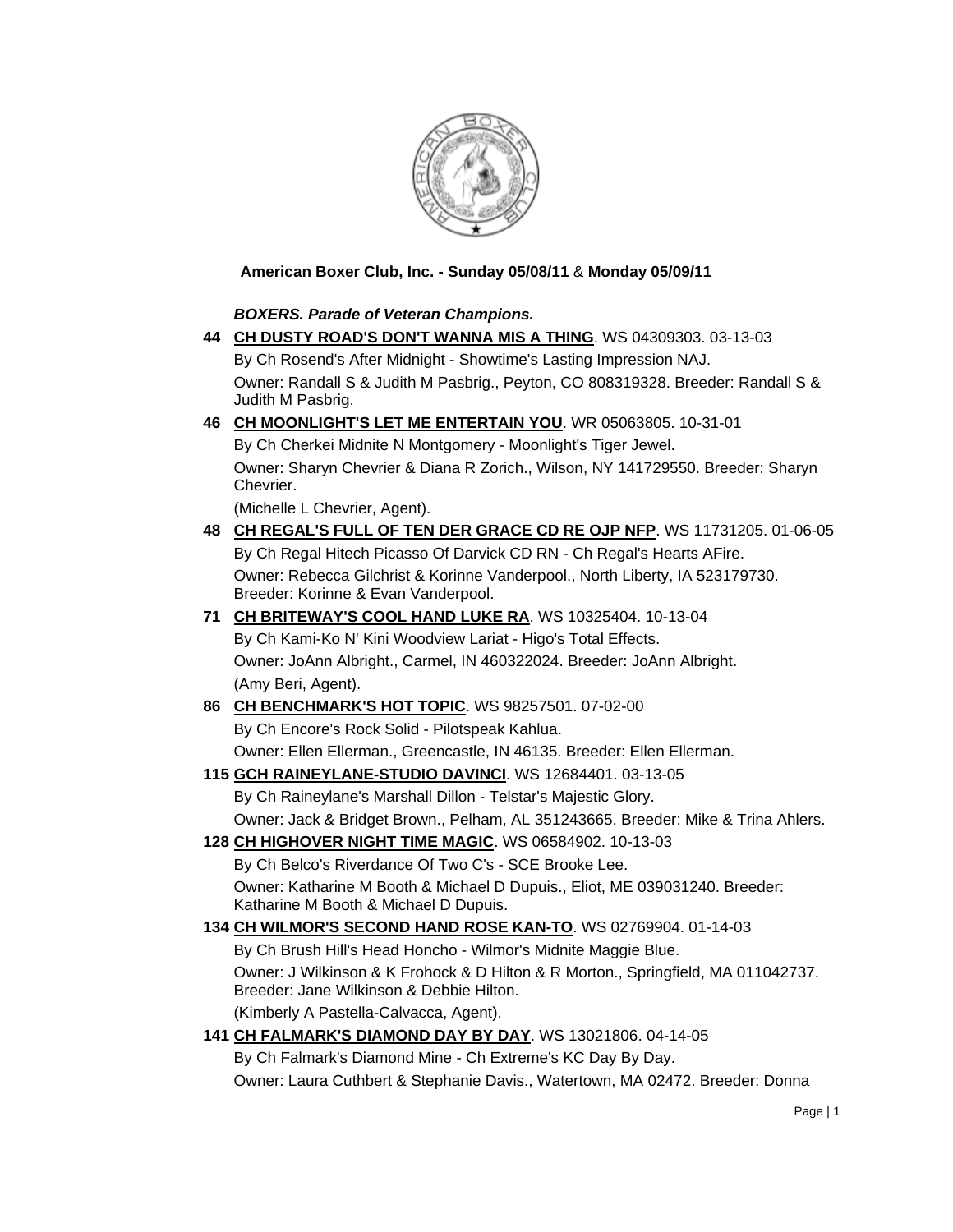Day & Philip Day.

#### **148 [CH BROOKWOOD'S AUTUMN REFLECTION](http://canis.infodog.com/files/bdogrsl1.prg;makc=WP_94521403;mdog=Ch_Brookwood_s_Autumn_Reflection;wins=all)**. WP 94521403. 10-19-99

By Ch Hi-Tech's Johnny J Of Boxerton - Ch Brookwood's Ivy In Snow. Owner: Gail & Tim Alix & William & Zoila Truesdale., Moodus, CT 064691130. Breeder: LeeAnn Brooks & Pennie Fleming.

(Kim Pastella-Calvacca, Agent).

#### **152 [CH TOPLINE'S THIS BIRD CAN SING](http://canis.infodog.com/files/bdogrsl1.prg;makc=WS_08588802;mdog=Ch_Topline_s_This_Bird_Can_Sing;wins=all)**. WS 08588802. 04-10-04

By Ch Damarta's Von Stiller De Bach - Topline's Blonde On Blonde. Owner: Susan Watts., Upper Black Eddy, PA 189729768. Breeder: Barry Polansky & Madeline Polansky.

#### **181 [CH PRO'S ORIGINAL 501 BLUES](http://canis.infodog.com/files/bdogrsl1.prg;makc=WS_03224201;mdog=Ch_PRO_s_Original_501_Blues;wins=all)** [.](http://www.infodog.com/my/dogpage.htm?akc=WS%2003224201) WS 03224201. 02-10-03

By Ch Shamrock's Sixty Minute Man - Laura's CoCoPuff.

Owner: Peggy Otto & J Pinzon & K Brown & L Nieschalk., Summerville, SC 294838211. Breeder: William G & Laura J Nieschalk.

**191 [CH CWMHAF MAESTRO](http://canis.infodog.com/files/bdogrsl1.prg;makc=WS_15947101;mdog=Ch_CWMHAF_Maestro;wins=all)** [.](http://www.infodog.com/my/dogpage.htm?akc=WS%2015947101) WS 15947101. 07-10-04

By Ch Wildax Father Ted - CWMHAF La Boheme.

Owner: Joyce Baker Brown & JJ & Rita Lloyd., Potomac, MD 208544525. Breeder: J J & Rita A Lloyd.

(Marcelo Chagas, Agent).

#### **195 [CH CAPRI'S WOODS END SPELLCASTER](http://canis.infodog.com/files/bdogrsl1.prg;makc=WR_01485605;mdog=Ch_Capri_s_Woods_End_Spellcaster;wins=all)** . WR 01485605. 01-06-01

By Ch Woods End Crown Sable - Ch Rummer Run's Capri.

Owner: B Bachman & Mrs J L Billhardt & S Tenenbaum., Ponte Vedra Beach, FL 320824028. Breeder: Barbara Bachman.

#### **241 [CH DUSTY ROAD'S WALK THIS WAY OJP NAP AX AXJ](http://canis.infodog.com/files/bdogrsl1.prg;makc=WS_04309301;mdog=Ch_Dusty_Road_s_Walk_This_Way_OJP_NAP_AX_AXJ;wins=all)**. WS 04309301. 03-13-03 By Ch Rosend's After Midnight - Showtimes Lasting Impression NAJ.

Owner: Randall S & Judith M Pasbrig., Peyton, CO 808319328. Breeder: Randall S & Judith M Pasbrig.

#### **248 [CH BURLWOOD'S HEARTS AFIRE](http://canis.infodog.com/files/bdogrsl1.prg;makc=WS_10473301;mdog=Ch_Burlwood_s_Hearts_Afire;wins=all)**. WS 10473301. 09-11-04

By Fandango Forest - Ch Burlwood's Chick Flick.

Owner: Ione Foster., Eatonton, GA 310245615. Breeder: Rhonda A Nickels.

#### **262 [CH KENON'S I BELIEVE IN MAGIC](http://canis.infodog.com/files/bdogrsl1.prg;makc=WS_06362502;mdog=Ch_Kenon_s_I_Believe_In_Magic;wins=all)**. WS 06362502. 11-06-03

By Kenon's Total Eclipse - Kenon's Southern Night. Owner: Bette Jo Nunn., Fallbrook, CA 920284646. Breeder: Kenneth Lau. (Jimmy Bettis, Agent).

#### **265 [CH HI-TECH'S SOUND INVESTMENT](http://canis.infodog.com/files/bdogrsl1.prg;makc=WS_03672601;mdog=Ch_Hi-Tech_s_Sound_Investment;wins=all)**. WS 03672601. 01-26-03

By Ch Hi-Tech's Arbitrage - Ch Brookwood's Autumn Reflection. Owner: Gail & Tim Alix & Dr William & Zoila Truesdale., Moodus, CT 064691130. Breeder: Gail & Tim Alix & Zoila & Dr William Truesdale. (Kim Pastella-Calvacca, Agent).

## **311 [CH KELLY'S THREE TIME'S A CHARM](http://canis.infodog.com/files/bdogrsl1.prg;makc=WS_11161001;mdog=Ch_Kelly_s_Three_Time_s_A_Charm;wins=all)**. WS 11161001. 10-28-04

By Ch Ruffian's Alleged - Ch Kelly's Darlin Deidra. Owner: Susan L Kelly., Kenner, LA 70062. Breeder: Susan Kelly.

#### **326 [CH DREAMWEAVER'S PAST PERFECT](http://canis.infodog.com/files/bdogrsl1.prg;makc=WR_04434602;mdog=Ch_Dreamweaver_s_Past_Perfect;wins=all)**. WR 04434602. 09-11-01

By Ch Shadow's Nairobi - Ch Dreamweaver's Perfect Alibi. Owner: Gail Kloecker & Pam Rohr., Lincoln, NE 685281935. Breeder: Pam Rohr.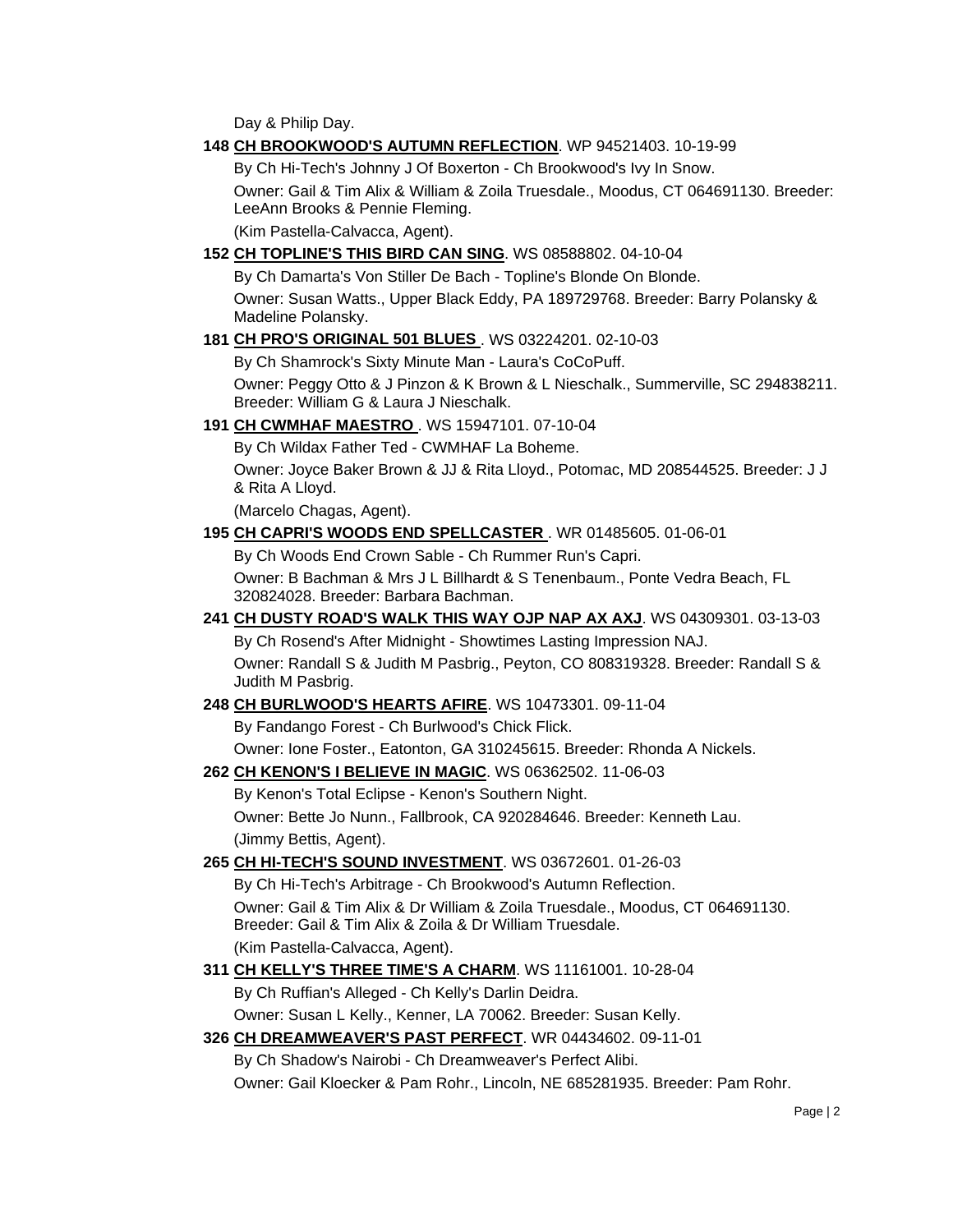(Lori McClain, Agent).

#### **342 [CH STEVENSTARS N JEMS CROWN ROYAL](http://canis.infodog.com/files/bdogrsl1.prg;makc=WP_97918905;mdog=Ch_Stevenstars_N_JEMS_Crown_Royal;wins=all)**. WP 97918905. 04-17-00

By Ch JEMS Jack Of Diamonds - Ch Stevenstars Crown Jewel.

Owner: Cheryl Jennings & Dianna Emmons., Calgary AB, CN T2W 4Z4. Breeder: M & B Mushovic.

#### **350 [CH ENSIGN'S FREEZE FRAME AT LOGAN ELM](http://canis.infodog.com/files/bdogrsl1.prg;makc=WS_10640601;mdog=Ch_Ensign_s_Freeze_Frame_At_Logan_Elm;wins=all)**. WS 10640601. 09-20-04

By Ch Bayview's Strides Ahead - Ch Denbar's Millenial Calendar Girl.

Owner: K Hammer-Phillips & J Phillips & A Clark., Stoutsville, OH 431549627. Breeder: Annette Clark & Jack Brimhall.

#### **363 [CH KG HALCYON FIRE KING](http://canis.infodog.com/files/bdogrsl1.prg;makc=WS_13812501;mdog=Ch_KG_Halcyon_Fire_King;wins=all)**. WS 13812501. 07-15-04

By Ch High Rivers Taylormade Of Backwoods - Halcyon Unchained Melody. Owner: Kristi Wagg., Oakwood ON, CN K0M 2M0. Breeder: Kristi Wagg & Susan VonRothkirch.

(Debbie Struff, Agent).

#### **364 [CH CHESSEL'S ONESTIS SINE QUA](http://canis.infodog.com/files/bdogrsl1.prg;makc=WS_02102504;mdog=Ch_Chessel_s_Onestis_Sine_Qua;wins=all)**. WS 02102504. 10-26-02

By Ch Chessel's Designated Hitter - Ch Chessel's Pride Of Bavaria.

Owner: Teresa Berge., Rockford, IL 611034143. Breeder: Ed Chessel & Diane Peluso & Betty Jo Chessel.

(Sherry Canciamille, Agent).

**368 [CH STRAWBERRY'S HALLMARK](http://canis.infodog.com/files/bdogrsl1.prg;makc=WR_06228002;mdog=Ch_Strawberry_s_Hallmark;wins=all)**. WR 06228002. 03-19-02

By Ch Strawberry's Caballero - Ch Strawberry's Legacy.

Owner: Bruce E & Judith T Voran., Strawberry, AZ 85544. Breeder: Bruce E & Judith T Voran.

#### **386 [CH DREAMWEAVER'S FUTURE PERFECT](http://canis.infodog.com/files/bdogrsl1.prg;makc=WR_04434601;mdog=Ch_Dreamweaver_s_Future_Perfect;wins=all)**. WR 04434601. 09-11-01

By Ch Shadow's Nairobi - Ch Dreamweaver's Perfect Alibi.

Owner: Pamela Rohr & Lori McClain., Chico, TX 764312713. Breeder: Pamela Rohr & Michael Shepherd.

## **<sup>420</sup> [CH TEALCREST'S PENNYS FROM HEAVEN CDX RE MX MXJ](http://canis.infodog.com/files/bdogrsl1.prg;makc=WR_05194901;mdog=Ch_TealCrest_s_Pennys_From_Heaven_CDX_RE_MX_MXJ;wins=all)**. WR 05194901. 10- 12-01

By Ch Bee-Vee's What You Say - Teryl's Just Call Me Angel.

Owner: Jill Hootman., Clarksville, TN 37040. Breeder: Jill Hootman.

#### **491 [CH SUMMER'S BLACKJACK OF SHADIGEE](http://canis.infodog.com/files/bdogrsl1.prg;makc=WR_07070601;mdog=Ch_Summer_s_Blackjack_Of_Shadigee;wins=all)**. WR 07070601. 03-28-02

By Berlane's Corporate Image - Berlane's Wild Thing Stella. Owner: Lee & Mary Jane Nowak., Alvaton, KY 42122. Breeder: Josie O'Reilly. (Terri Galle, Agent).

#### **542 [CH PIEUTKA'S JJ'S HEBECA NHAYA](http://canis.infodog.com/files/bdogrsl1.prg;makc=WS_05364702;mdog=Ch_Pieutka_s_JJ_s_Hebeca_Nhaya;wins=all)**. WS 05364702. 07-10-03

By Ch Triwin's The Challenger - Mystic's Tiki Of Pieutka.

Owner: Jennifer M Pisarchik., Coaldale, PA 182181127. Breeder: Jennifer M Pisarchick-Dondero.

#### *BOXERS. Parade of Performance Titleholders.*

**10 [SUNCHASE'S LIGHTNING STRIKES TWICE UD NA NAJ](http://canis.infodog.com/files/bdogrsl1.prg;makc=WS--28777107;mdog=Sunchase_s_Lightning_Strikes_Twice_UD_NA_NAJ;wins=all)**. WS--28777107. 12-03-08 By Ch KG Halcyon Fire King - Simply Eclipsed RN.

Owner: Tracy L Hendrickson & Rhoda Brouillette., Broken Arrow, OK 740129426. Breeder: Rhoda Brouillette.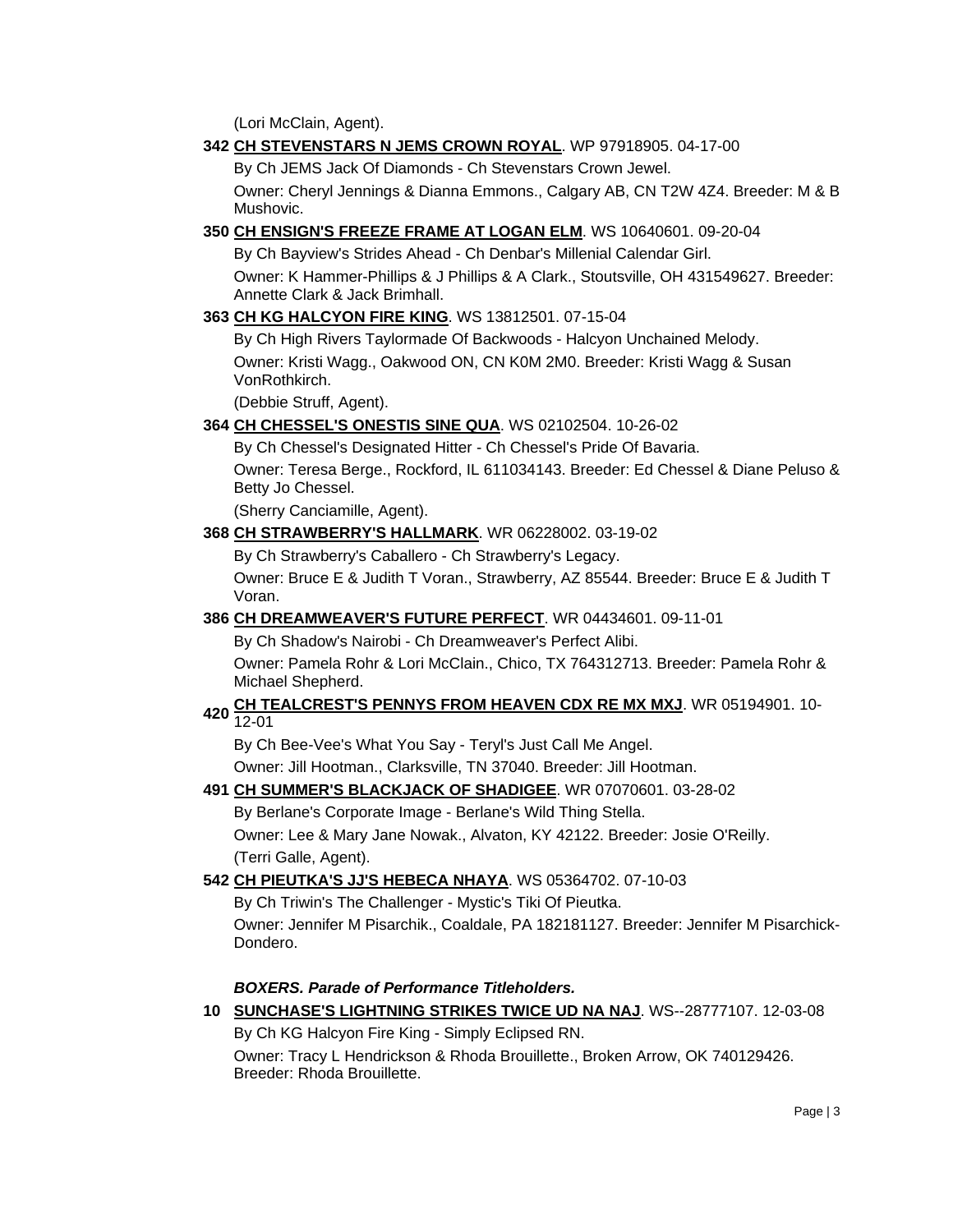**24 [CH BRUSH HILL'S ALL RILED UP RN CDX](http://canis.infodog.com/files/bdogrsl1.prg;makc=WS_17938002;mdog=Ch_Brush_Hill_s_All_Riled_Up_RN_CDX;wins=all)**. WS 17938002. 06-23-06

By Ch Halcyon I Rest My Case - Brush Hill's Hanky Panky. Owner: Jane Tully & Ellen Bradley., Canton, MA 020213540. Breeder: Ellen Bradley & Gary Stein.

- **40 [ANJA VON WALDSTADT CDX RA MX MXJ NF](http://canis.infodog.com/files/bdogrsl1.prg;makc=WS_20480303;mdog=Anja_von_Waldstadt_CDX_RA_MX_MXJ_NF;wins=all)**. WS 20480303. 01-04-07 By Arames vom Messingsberg - Josephine von Bachbett VCD2 UD RE MX MXJ. Owner: Renee Williams., Beloit, WI 535113838. Breeder: Renee Williams.
- **47 [YDK'S DESERT WEST WIND RA AX AXJ OF](http://canis.infodog.com/files/bdogrsl1.prg;makc=WS_17961701;mdog=YDK_s_Desert_West_Wind_RA_AX_AXJ_OF;wins=all)**. WS 17961701. 05-14-06 By Ch Bargary's Buried Treasure - Bargary's Happy Days RN NA NAJ. Owner: Jennifer Yates., Lindenhurst, NY 11757. Breeder: Jennifer & Clint Yates & Barbara Wadge.

### **63 [CH OTCH REGAL'S HEREEE'S JOHNNY UDX](http://canis.infodog.com/files/bdogrsl1.prg;makc=WS_11731203;mdog=Ch_OTCH_Regal_s_Hereee_s_Johnny_UDX;wins=all)**. WS 11731203. 01-06-05 By Ch Regal Hitech Picasso Of Darvick CD - Ch Regal's Hearts Afire. Owner: Peggy McConnell & Korinne Vanderpool., Dallas, TX 75220. Breeder: Korinne & Evan Vanderpool.

- **89 [TEALCREST'S HALF A SIXPENCE UDX RN MX MXJ](http://canis.infodog.com/files/bdogrsl1.prg;makc=WS_13710702;mdog=Tealcrest_s_Half_A_Sixpence_UDX_RN_MX_MXJ;wins=all)**. WS 13710702. 05-20-05 By Ch Masues Out Of Luck - Ch Tealcrest's Pennys From Heaven CDX RA MX MXJ. Owner: Mary Nee., Fairview Heights, IL 622083521. Breeder: Jill Hootman.
- **<sup>91</sup> [BRUSH HILL & LL'S HITECH HOTTOPIC UD VER OA OAJ RN](http://canis.infodog.com/files/bdogrsl1.prg;makc=WS_09334004;mdog=Brush_Hill_&_LL_s_HiTech_HotTopic_UD_VER_OA_OAJ_RN;wins=all)**. WS 09334004. 07- 09-04

By Ch Hi-Tech's Arbitrage - Ch Brush Hill & LL's Star Spangled.

Owner: Jane Tully & Ellen Bradley & Lenny Lefman., Canton, MA 020213540. Breeder: Ellen Bradley & Lenny Lefman.

**96 [BOYARKA ALICE IN WONDERLAND RN OAJ NAP AJP NFP](http://canis.infodog.com/files/bdogrsl1.prg;makc=ILP160838;mdog=Boyarka_Alice_In_Wonderland_RN_OAJ_NAP_AJP_NFP;wins=all)**. ILP160838. 11-13-05 By Boxken Passport To Fortune - Boyarka's Kiss 'N Tell.

Owner: Laurie & Chris Frodsham., Canton, NC 28716. Breeder: Cindy L Laschowski & Tamara Coli.

**116 [AVA JOSEPHINE VON WALDSTADT RN MX MXJ NF](http://canis.infodog.com/files/bdogrsl1.prg;makc=WS_20480305;mdog=Ava_Josephine_Von_Waldstadt_RN_MX_MXJ_NF;wins=all)**. WS 20480305. 01-04-07

By Arames Vom Messingberg - Josephine Von Bachbett VCD2 RE MX MXJ. Owner: Elizabeth Lonergan & Steven Lonergan., Ames, IA 500142629. Breeder: Renee Williams.

**131 [SUNCHASE'S THE NEW BLACK UD NAJ RN](http://canis.infodog.com/files/bdogrsl1.prg;makc=WS_20398502;mdog=Sunchase_s_The_New_Black_UD_NAJ_RN;wins=all)**. WS 20398502. 01-09-07

By Ch Sunchase's Zero To Hero UDX MX MXJ RA - Simply Cher. Owner: Tracy L Hendrickson & Rhoda Brouillette., Broken Arrow, OK 74012. Breeder: Rhoda Brouillette.

**153 [WINSTON CDX GN RE](http://canis.infodog.com/files/bdogrsl1.prg;makc=ILP159730;mdog=Winston_CDX_GN_RE;wins=all)**. ILP159730. 01-05-05

Owner: Julie Cizek., West Des Moines, IA 502653721. Breeder: .

**156 [SUNCHASE'S VANITY FLAIR UDX3 OM4](http://canis.infodog.com/files/bdogrsl1.prg;makc=WS_09410703;mdog=Sunchase_s_Vanity_Flair_UDX3_OM4;wins=all)**. WS 09410703. 07-24-04

By Ch Sunchase's Zero To Hero UDX - Simply Cody Two.

Owner: Susan M Naffziger., Albany, IN 47320. Breeder: Rhoda Goselin.

**161 [MOJO'S BUTCH CDX NAP NJP](http://canis.infodog.com/files/bdogrsl1.prg;makc=WS_04726203;mdog=Mojo_s_Butch_CDX_NAP_NJP;wins=all)**. WS 04726203. 07-09-03

By Mojo Amadeus Gilmour - Prissy Gilmour.

Owner: Meagan Hamblen., Timberlake, NC 275838519. Breeder: Jason Gilmour & Angelique Gilmour.

**200 [BRUSH HILL'S BUSY IZZY RN NF OA AXJ](http://canis.infodog.com/files/bdogrsl1.prg;makc=WS_28818309;mdog=Brush_Hill_s_Busy_Izzy_RN_NF_OA_AXJ;wins=all)**. WS 28818309. 01-01-09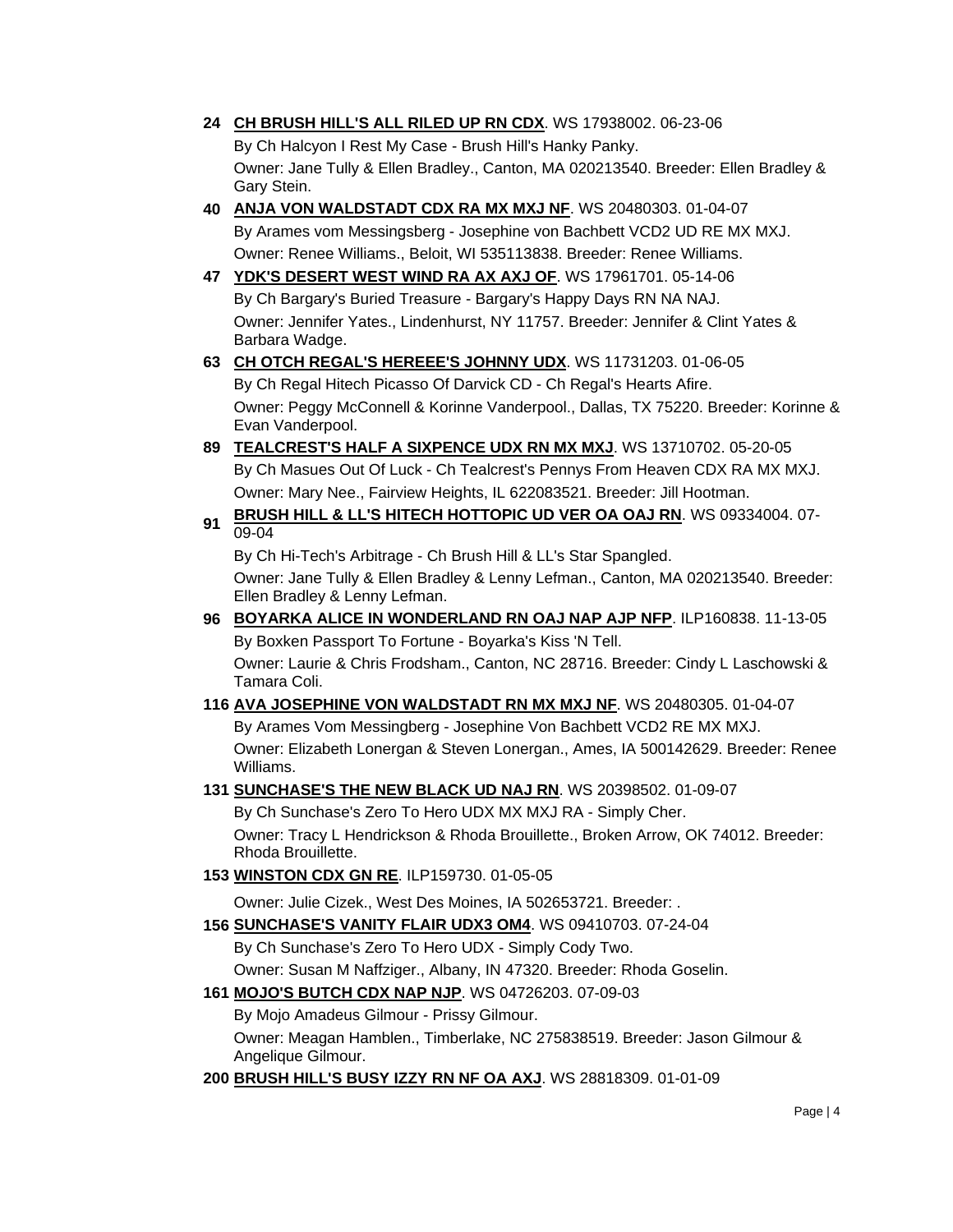By Ch Adellins Simply Nantess - Ch Brush Hills All Riled Up CDX RN. Owner: Allison Vicuna., East Granby, CT 060269546. Breeder: Ellen Bradley & Jane Tulley.

**224 [SASSAFRAS HALEY-SPIT'N IMAGE UD AX AXJ RE](http://canis.infodog.com/files/bdogrsl1.prg;makc=WR_06901004;mdog=Sassafras_Haley-Spit_N_Image_UD_AX_AXJ_RE;wins=all)**. WR 06901004. 06-02-02

By Ch Evergreen Big Shot Elanwood - Evergreen-Haley Of Sassafras CD. Owner: Judy Fey., Wayzata, MN 55391. Breeder: Judy Fey.

**225 [DORADO'S RES INTEGRA CDX RA](http://canis.infodog.com/files/bdogrsl1.prg;makc=WR_06833002;mdog=Dorado_s_Res_Integra_CDX_RA;wins=all)**. WR 06833002. 11-18-01

By Ch Mephisto's Law And Order - Ch Dorado's Win A Dream.

Owner: Joanne M Klauer., Calgary AB, CN T3G 5Z5. Breeder: Karen Knox.

**228 [CHERKEI'S TOO HOT TO HANDLE CD RN MX MXJ OF CA](http://canis.infodog.com/files/bdogrsl1.prg;makc=WS_26680101;mdog=CherKei_s_Too_Hot_To_Handle_CD_RN_MX_MXJ_OF_CA;wins=all)**. WS 26680101. 06-06-08 By Ch Reannon CherKei's Turn Up The Volume - Ch Bayview Some Like It Hot. Owner: Todd Buchla & Sherry Buchla., Marietta, GA 300641224. Breeder: Cheryl Robbins & Keith Robbins & Romi Cormier & Sheila Cormier.

**294 [STALEY'S SADIE GIRL CD RE MX MXJ](http://canis.infodog.com/files/bdogrsl1.prg;makc=WP_86163402;mdog=Staley_s_Sadie_Girl_CD_RE_MX_MXJ;wins=all)**. WP 86163402. 06-18-98

By Pritiboy Butch Koenig - Comanche Bethsheba.

Owner: Brenda Staley., Monrovia, IN 46157. Breeder: Rhonda Peter.

**318 [WILMOR'S SMART COOKIE CDX RA OF MX MXJ](http://canis.infodog.com/files/bdogrsl1.prg;makc=WS_22733906;mdog=Wilmor_s_Smart_Cookie_CDX_RA_OF_MX_MXJ;wins=all)**. WS 22733906. 06-07-07

By Ch Shadow's Nairobi - Ch Wilmor's Second Hand Rose KanTo. Owner: Allison Vicuna., East Granby, CT 060269546. Breeder: Jane Wilkinson & Kathy Frohock.

### **330 [SUNCHASE'S CAN CAN CAN CAN CDX NA NAJ](http://canis.infodog.com/files/bdogrsl1.prg;makc=WS--28777101;mdog=Sunchase_s_Can_Can_Can_Can_CDX_NA_NAJ;wins=all)**. WS--28777101. 12-03-08

By Ch KG Halcyon Fire King - Simply Eclipsed RN.

Owner: Tracy L Hendrickson & Rhoda Brouilette., Broken Arrow, OK 740129426. Breeder: Rhoda Brouillette.

**<sup>349</sup> [CH MACH4 KELLY'S CRUISE ON UP SHALSADE CD RE MXF](http://canis.infodog.com/files/bdogrsl1.prg;makc=WS_01401301;mdog=Ch_MACH4_Kelly_s_Cruise_On_Up_Shalsade_CD_RE_MXF;wins=all)**. WS 01401301. 07- 03-02

By Ch Shalsade's Blazing Bullet - Carbara's Gold-N-Sunset.

Owner: Susan Kelly & Shirley Laussade., Kenner, LA 70062. Breeder: Kim Hatfield.

**362 [DADDY'S GIRL KILLIAN CDX RE OA OAJ](http://canis.infodog.com/files/bdogrsl1.prg;makc=WS_14408301;mdog=Daddy_s_Girl_Killian_CDX_RE_OA_OAJ;wins=all)**. WS 14408301. 08-06-05

By Rion's Xanadu - Shadoefaxs Crimson Silhouette.

Owner: Erin & Tom Rezmer., Lombard, IL 601483050. Breeder: Sandee Leschewski.

**384 [MACH3 YATES ABSOLUTE PERFECTION CD RAE MXF](http://canis.infodog.com/files/bdogrsl1.prg;makc=WS_04865305;mdog=MACH3_Yates_Absolute_Perfection_CD_RAE_MXF;wins=all)**. WS 04865305. 09-21-01 By Bacchus Keep Capone - Douthat's Daisy.

Owner: Jennifer & Clint Yates., Lindenhurst, NY 11757. Breeder: Annette & John Douthat.

# **<sup>402</sup> [CH WINMERE INDIAN PAINTBRUSH RE OA AXJ OAP OJP NFP](http://canis.infodog.com/files/bdogrsl1.prg;makc=WS_03645203;mdog=Ch_Winmere_Indian_Paintbrush_RE_OA_AXJ_OAP_OJP_NFP;wins=all)**. WS 03645203. 03- 23-03

By Ch School's Fireworks Powerplay - Winmere Tess D'Urbervilles RN.

Owner: Theresa Garton & Lynn Garton., Oklahoma City, OK 731131068. Breeder: Owners.

# **<sup>426</sup> [LONERGAN'S MAGGIE MAY RA OA MXJ NF AXP MJP OFP](http://canis.infodog.com/files/bdogrsl1.prg;makc=WR_02817306;mdog=Lonergan_s_Maggie_May_RA_OA_MXJ_NF_AXP_MJP_OFP;wins=all)**. WR 02817306. 05-24- 01

By Cowboy XIII - Dream Catcher.

Owner: Elizabeth Lonergan., Ames, IA 500147977. Breeder: Natasha Van Brunt.

**<sup>444</sup> [CH PEPRHL WILL YOU DANCE MARBO CD RE AX AXJ OF](http://canis.infodog.com/files/bdogrsl1.prg;makc=WS_14144601;mdog=Ch_Peprhl_Will_You_Dance_Marbo_CD_RE_AX_AXJ_OF;wins=all)**. WS 14144601. 08-01- 05